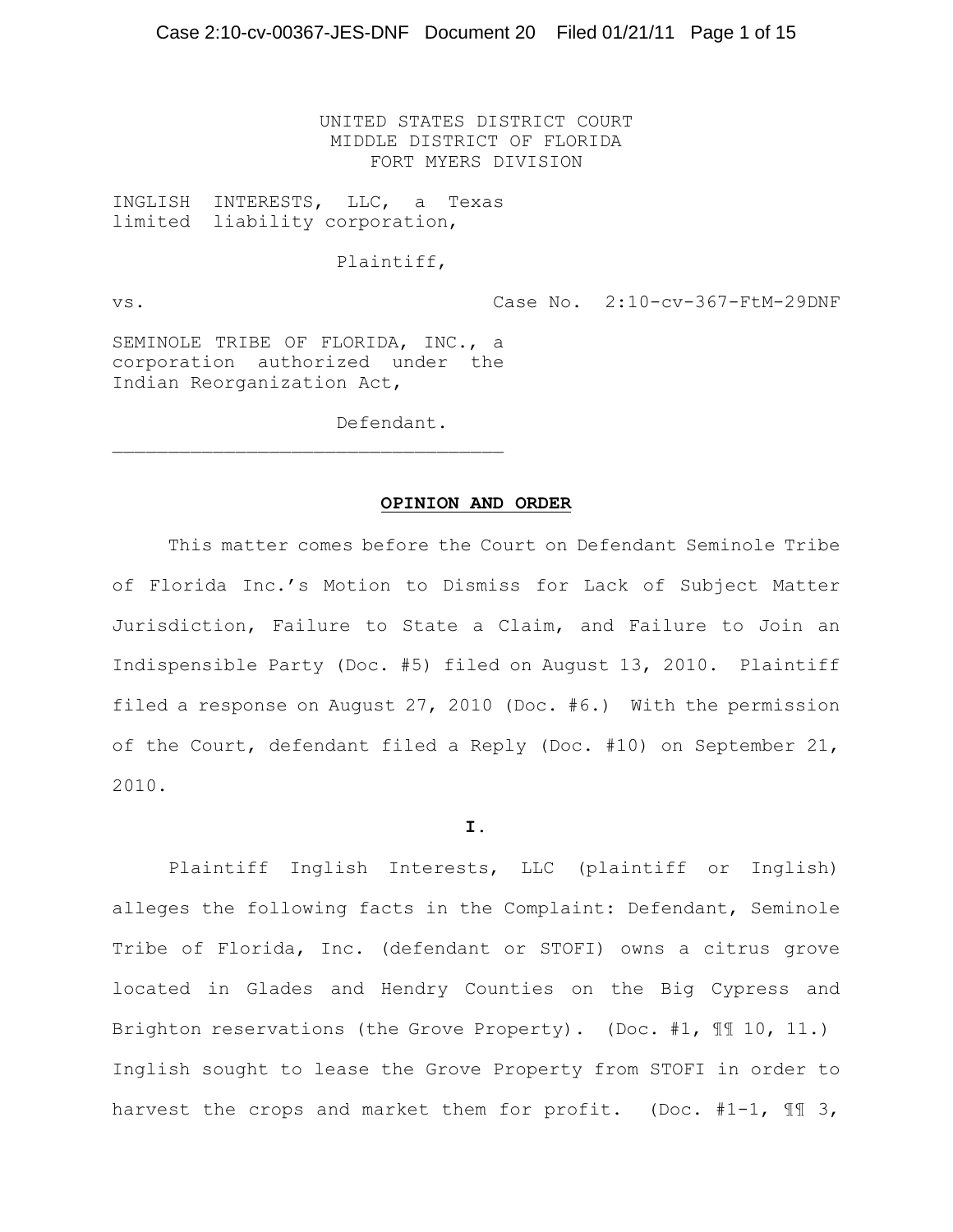# Case 2:10-cv-00367-JES-DNF Document 20 Filed 01/21/11 Page 2 of 15

4.) The parties signed a letter of intent (LOI) which memorialized their preliminary agreement regarding an anticipated ten-year property lease. (Doc. #1-1.) While the parties intended to enter into a formal lease agreement, one was never executed. (Doc. #1- 1.) Instead, the parties operated pursuant to the LOI for approximately fifteen months. (Doc.  $#1,$   $\parallel$  15.) The LOI contains eight short paragraphs and makes no mention of tribal sovereign immunity. (Doc. #1-1.)

A dispute ensued, and plaintiff has filed a four-count Complaint alleging state law claims for breach of contract, imposition of a crop lien pursuant to Fla. Stat. § 713.59, a right to emblements, and unjust enrichment. Federal jurisdiction is premised on diversity of citizenship under 28 U.S.C. § 1332 (Doc. #1, ¶ 2), and it is alleged that STOFI consented to the jurisdiction of the court by virtue of its Corporate Charter, Art. VI, Sec. 9. $^1$ 

STOFI has filed a motion to dismiss asserting, among other things<sup>2</sup>, that sovereign immunity precludes subject matter jurisdiction over the case. In response, plaintiff asserts that

 $P$ laintiff now concedes that the Charter attached as Exhibit A to the Complaint had been amended prior to any of the events alleged in the Complaint, and concedes the authenticity of the Amended Charter (Doc. #5-1) filed by defendant. See Doc. #6, pp.  $3 - 4$ .

 $2$ STOFI also seeks dismissal for failure to state a claim upon which relief may be granted, and for failure to join a required party.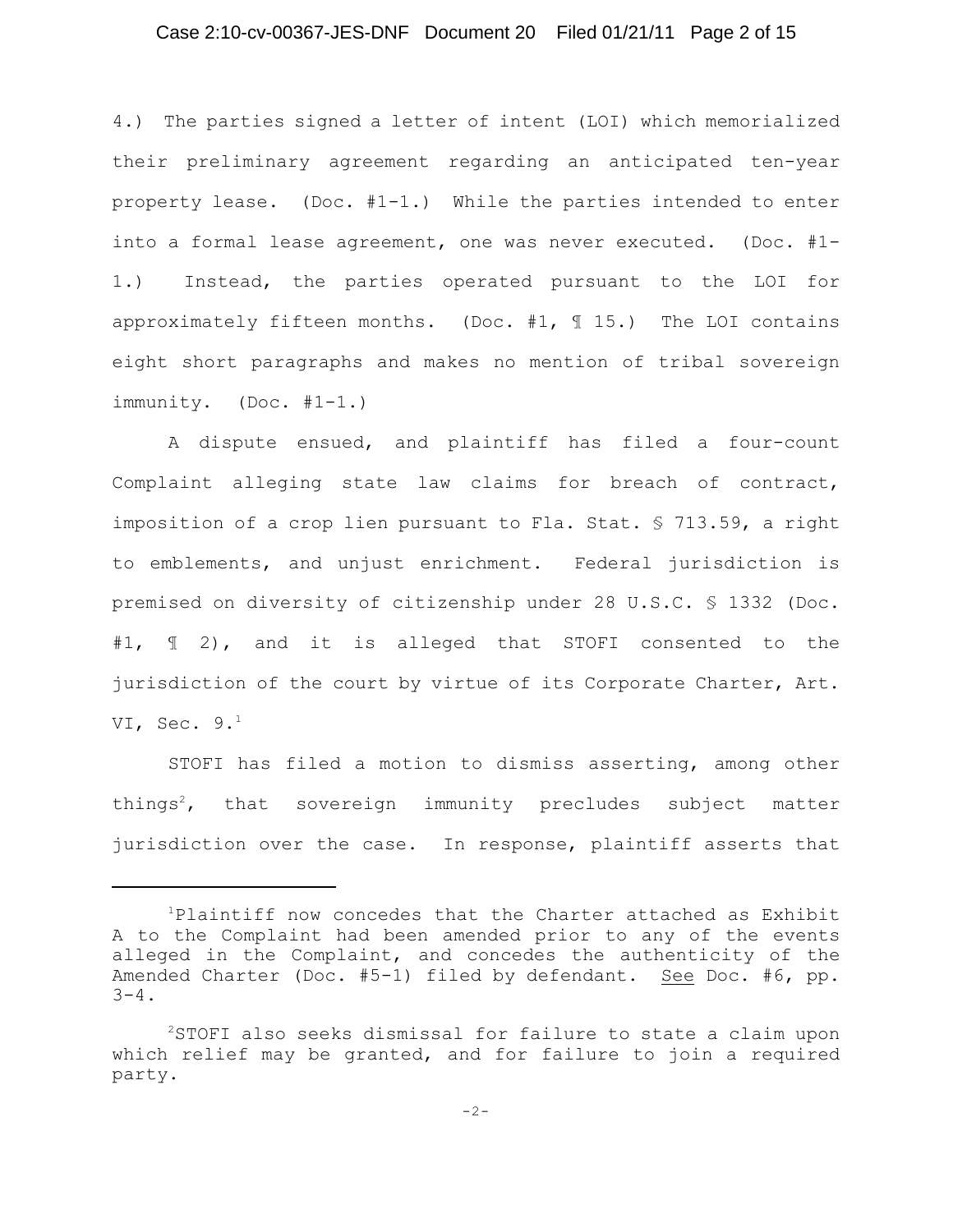# Case 2:10-cv-00367-JES-DNF Document 20 Filed 01/21/11 Page 3 of 15

STOFI is a corporation separate and distinct from the Seminole Tribe of Florida itself (Doc. #6, pp. 5-8), and although the Seminole Tribe of Florida may enjoy sovereign immunity, STOFI does not. (Doc. #6, p. 13.)

## **II.**

The Seminole Tribe of Florida (the Tribe) has long been recognized as an Indian tribe. It has been placed on the Department of Interior's "list of recognized tribes" pursuant to 25 U.S.C. §§479a-1, including at all times relevant to the events of this case. See 75 Fed. Reg. 60810 (2010), 74 Fed. Reg. 40218 (2009), 73 Fed. Reg. 18553 (2008).

The Tribe applied for, and in 1957 was granted, a Corporate Charter (Doc. #1-1) pursuant to the Indian Reorganization Act of 1934, 25 U.S.C.  $\frac{1}{5}$  477<sup>3</sup>. The Indian Reorganization Act itself gave no powers to the corporation, and the corporation has only those powers granted by the Secretary of the Interior by the terms of the

 $3$ In 1957 25 U.S.C. § 477 provided in pertinent part:

The Secretary of the Interior may, upon petition by at least one-third of the adult Indians, issue a charter of incorporation to such tribe:  $* * *$ . Such charter may convey to the incorporated tribe the power to purchase, \* \* \* own, hold, manage, operate, and dispose of property of every description, real and personal, \* \* \* and to issue in exchange therefor interests in corporate property, and such further powers as may be incidental to the conduct of corporate business, not inconsistent with  $law, * * *$ .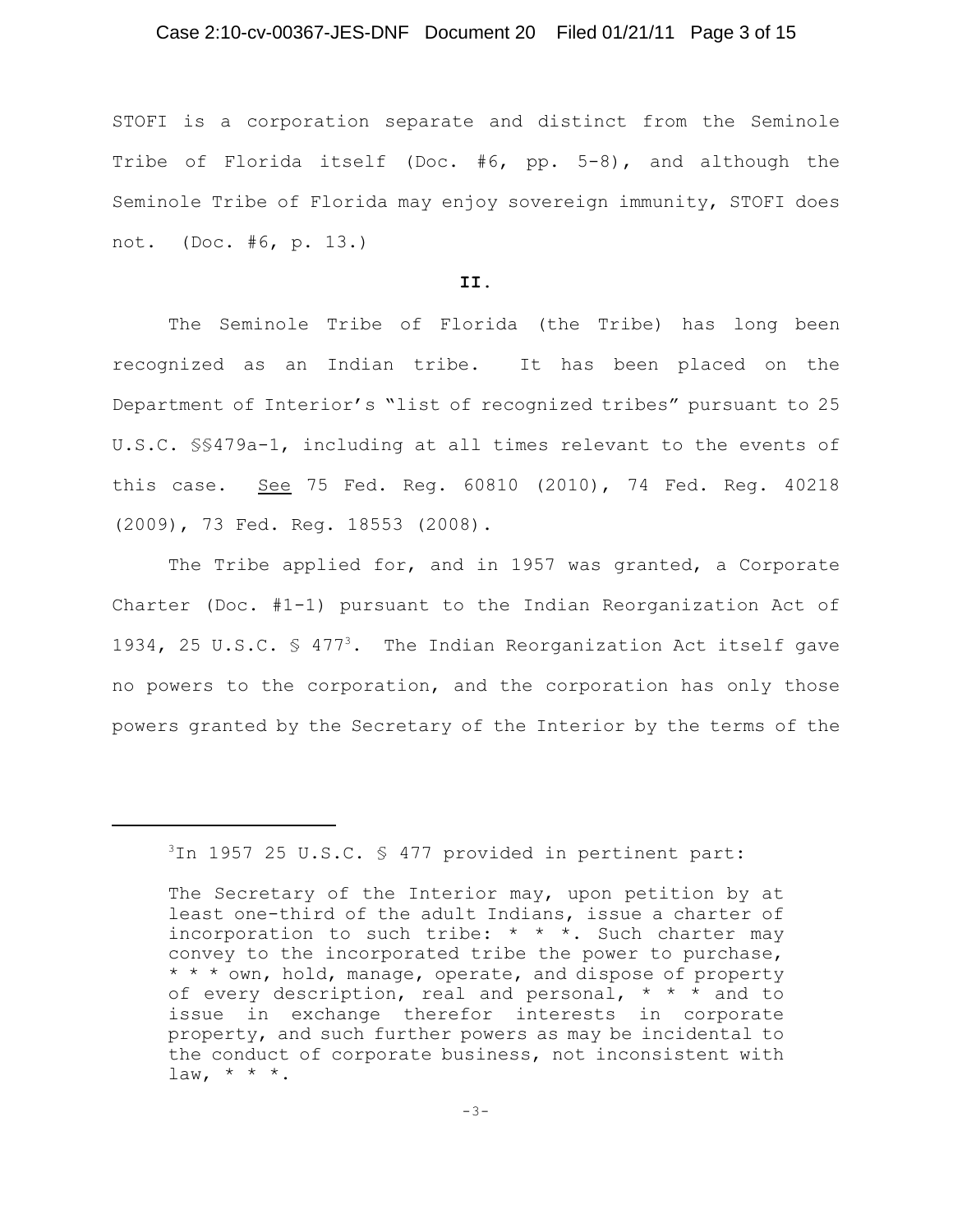charter issued. Maryland Cas. Co. V. Citizens Nat'l Bank of W. Hollywood, 361 F.2d 517, 520 (5th Cir. 1966). 4

The United States, acting through the Department of the Interior, issued a Corporate Charter to the Seminole Tribe of Florida in order to further the economic development of the Tribe, secure an assured economic independence for Tribe members, and provide for the proper exercise of various functions by the Tribe which had previously been performed by the Department of the Interior. (Doc. #1-1, Art. II, §1.) The Corporate Charter chartered the Tribe "as a body politic and corporate of the United States of America under the corporate name 'The Seminole Tribe of Florida, Inc.'" (Doc.  $#1-1$ , Art. II,  $\leq 1$ ), and conferred "certain corporate rights, powers, privileges, and immunities" upon the Tribe. (Id. at Art. II,  $S$  1.) The Seminole Tribe of Florida, Inc. was described as a "Federal corporation" with perpetual succession. (Id. at Art. III, § 1.) The Corporate Charter further provided that the corporation was a "membership corporation" whose members consisted of all persons who were or became enrolled members of the Tribe as provided by its Constitution and bylaws. (Id. at Art. IV, §1.) The powers of the corporation set forth in the original

 $1$ In Bonner v. Prichard, 661 F.2d 1206, 1209 (11th Cir. 1981) (en banc) the Eleventh Circuit adopted as binding precedent all the decisions of the former Fifth Circuit handed down prior to the close of business on September 30, 1981.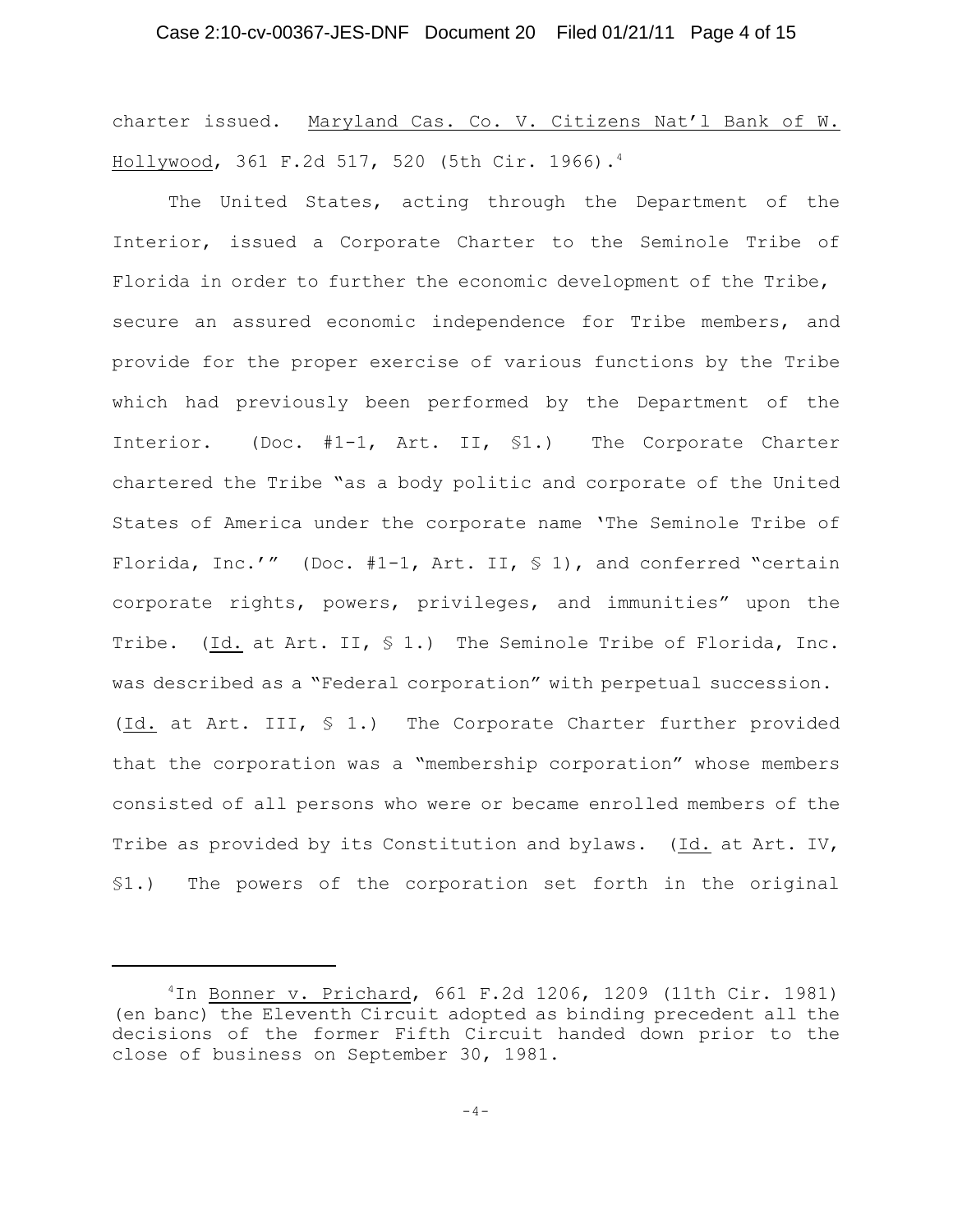# Case 2:10-cv-00367-JES-DNF Document 20 Filed 01/21/11 Page 5 of 15

Corporate Charter included a "sue and be sued" provision. (Id. at Art. VI, § 9.)

The Corporate Charter was amended in 1963, 1967, 1983, 1996, and 2002, and the current version (the Amended Charter) is filed at Doc. #5-1. The amendment of note in this case is the 1996 amendment to Article VI, §9, which replaced the "sue and be sued" language with the following as a corporate power given to the Seminole Tribe of Florida, Inc.:

To waive its sovereign immunity from suit, but only if expressly stated by contract that such is the case and that such waiver shall not be deemed a consent by the said corporation or the United States to the levy of any judgment, lien, or attachment upon the property of the Seminole Tribe of Florida, Inc., other than income or chattels especially pledged or assigned pursuant to such contract.

(Doc. #7-1, p. 5.)

#### **III.**

It is axiomatic that federal courts are courts of limited jurisdiction. Kokkonen v. Guardian Life Ins. Co. of Am., 511 U.S. 375, 377 (1994). Federal judicial power is extended only to "Cases" or "Controversies" within the meaning of Art. III, § 2 of the United States Constitution, and then only if properly authorized by Congress. Hertz Corp. v. Friend, 130 S. Ct. 1181, 1187-88 (2010). The party commencing suit in federal court has the burden of establishing the existence of federal jurisdiction. Underwriters at Lloyd's, London v. Osting-Schwinn, 613 F.3d 1079,

 $-5-$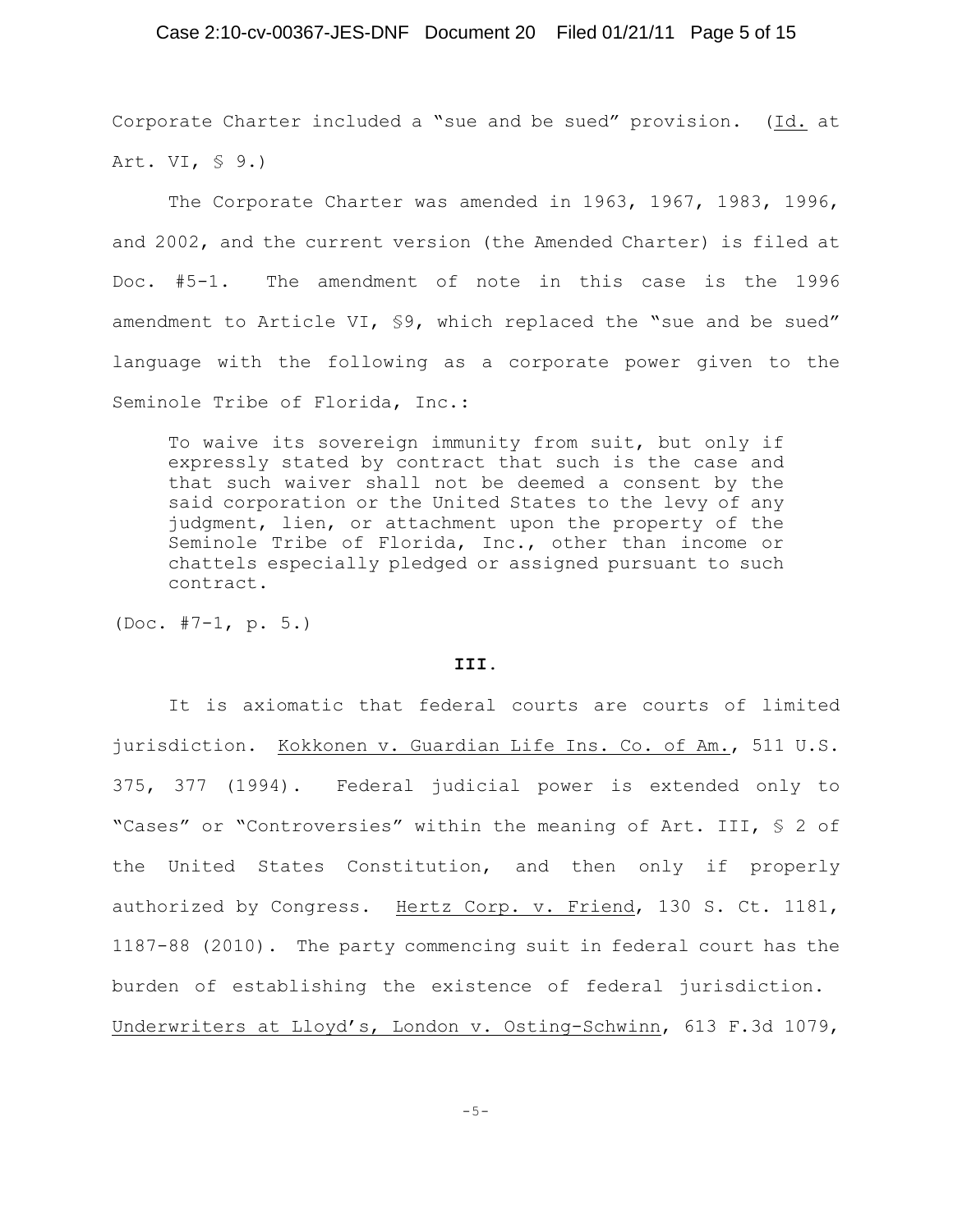1085 (11th Cir. 2010). Here, that burden is upon plaintiff Inglish.

There are two jurisdictional issues in this case. While there is clearly a case or controversy between the parties, a federal court must have subject matter jurisdiction pursuant to a Congressional grant of authority. This requirement is often satisfied by the federal question statute, 28 U.S.C. § 1331, or the diversity of citizenship statute, 28 U.S.C. § 1332. The Court will *sua sponte* address the propriety of the Complaint's assertion of subject matter jurisdiction. Second, even if a federal court has statutory jurisdiction, Indian sovereign immunity is a "consideration [which] determines whether a court has jurisdiction to hear an action." Taylor v. Alabama Intertribal Council, Title IV J.T.P.A., 261 F.3d 1032, 1034 (11th Cir. 2001).

The questions of subject matter jurisdiction and Indian sovereign immunity require separate determinations. Auto-Owners Ins. Co. v. Tribal Court of the Spirit Lake Indian Reservation, 495 F.3d 1017, 1020 (8th Cir. 2007). While a federal court may not rule on the merits of a case without first determining it has subject matter jurisdiction, Steel Co. v. Citizens for a Better Env't, 523 U.S. 83, 93-102 (1998), there seems to be no mandatory sequence in which these two issues must be addressed. See, e.g., Sinochem Int'l Co. v. Malay. Int'l Shipping Corp., 549 U.S. 422, 430-31 (2007); Ruhrgas AG v. Marathon Oil Co., 526 U.S. 574, 584

-6-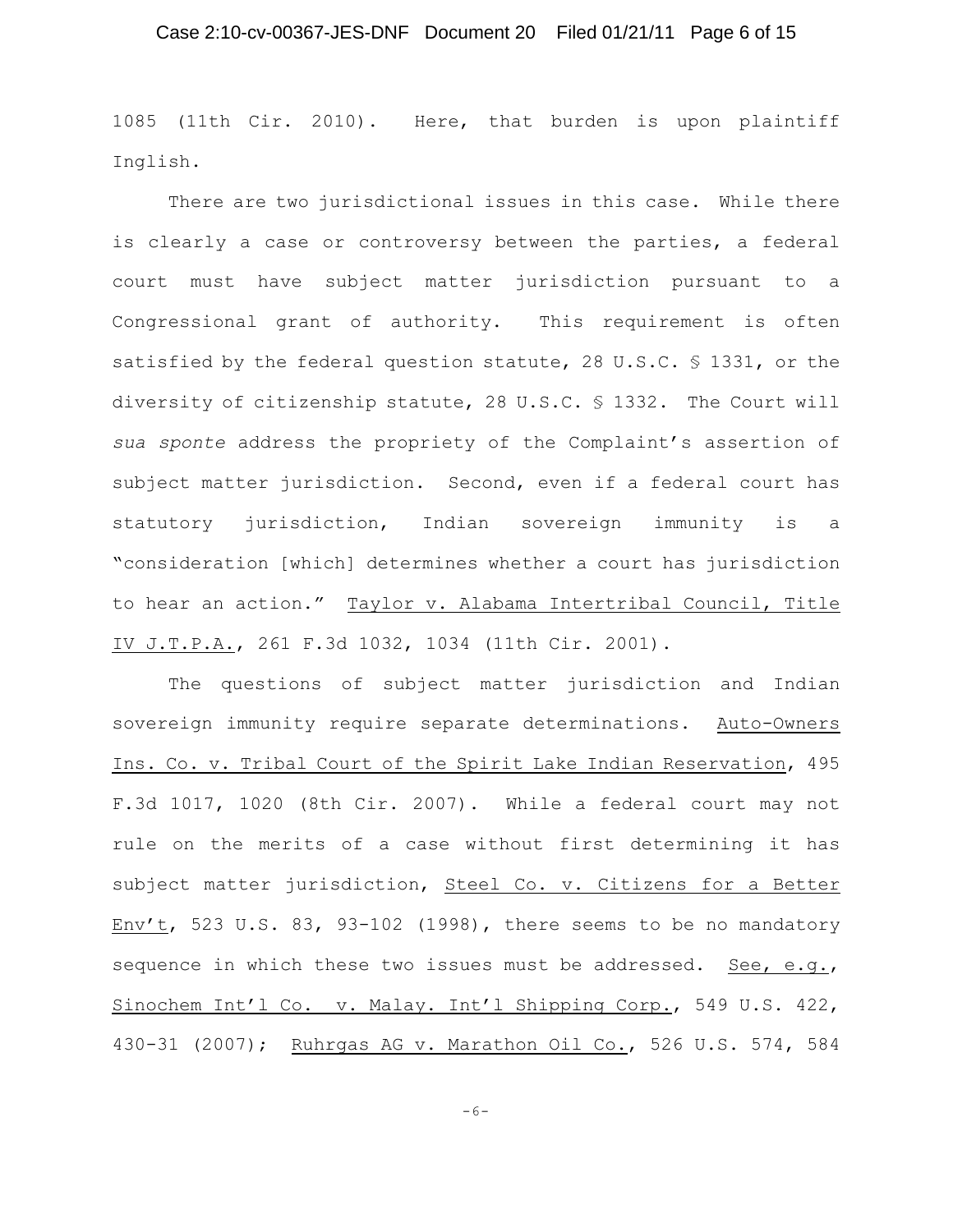# Case 2:10-cv-00367-JES-DNF Document 20 Filed 01/21/11 Page 7 of 15

(1999). However, since at least one Circuit has held that the court must first address subject matter jurisdiction prior to Indian sovereign immunity, Ninigret Dev. Corp. v. Narragansett Indian Wetuomuck Hous. Auth., 207 F.3d 21, 28 (1st Cir. 2000), the Court will do so.

## **A.**

Two possible bases for federal subject matter jurisdiction exists in this case – diversity of citizenship and federal question jurisdiction.

## **(1)**

It is well established that a federal court does not have diversity of citizenship jurisdiction in a case involving an Indian tribe. An Indian tribe is not considered a foreign state. Cherokee Nation v. Georgia, 5 Pet (30 U.S.) 1, 16-18 (1831); Oglala Sioux Tribe v. C&W Enters., Inc., 487 F.3d 1129, 1130 n.2 (8th Cir. 2007). An unincorporated Indian tribe is not a citizen of any state. Miccosukee Tribe of Indians of Fla. v. Kraus-Anderson Constr. Co., 607 F.3d 1268, 1276 (11th Cir. 2010). The other circuits which have addressed the issue agree. Ninigret Dev. Corp., 207 F.3d at 27; Frazier v. Brophy, 358 Fed. Appx. 212 (2d Cir. 2009); Romanella v. Hayward, 114 F.3d 15, 16 (2d Cir. 1997); Tribal Court of the Spirit Lake Indian Reservation, 495 F.3d at 1020; Cook v. AVI Casino Enters. Inc., 548 F.3d 718, 722 (9th Cir. 2008); Am. Vantage Cos. v. Table Mt. Rancheria, 292 F.3d 1091, 1098

-7-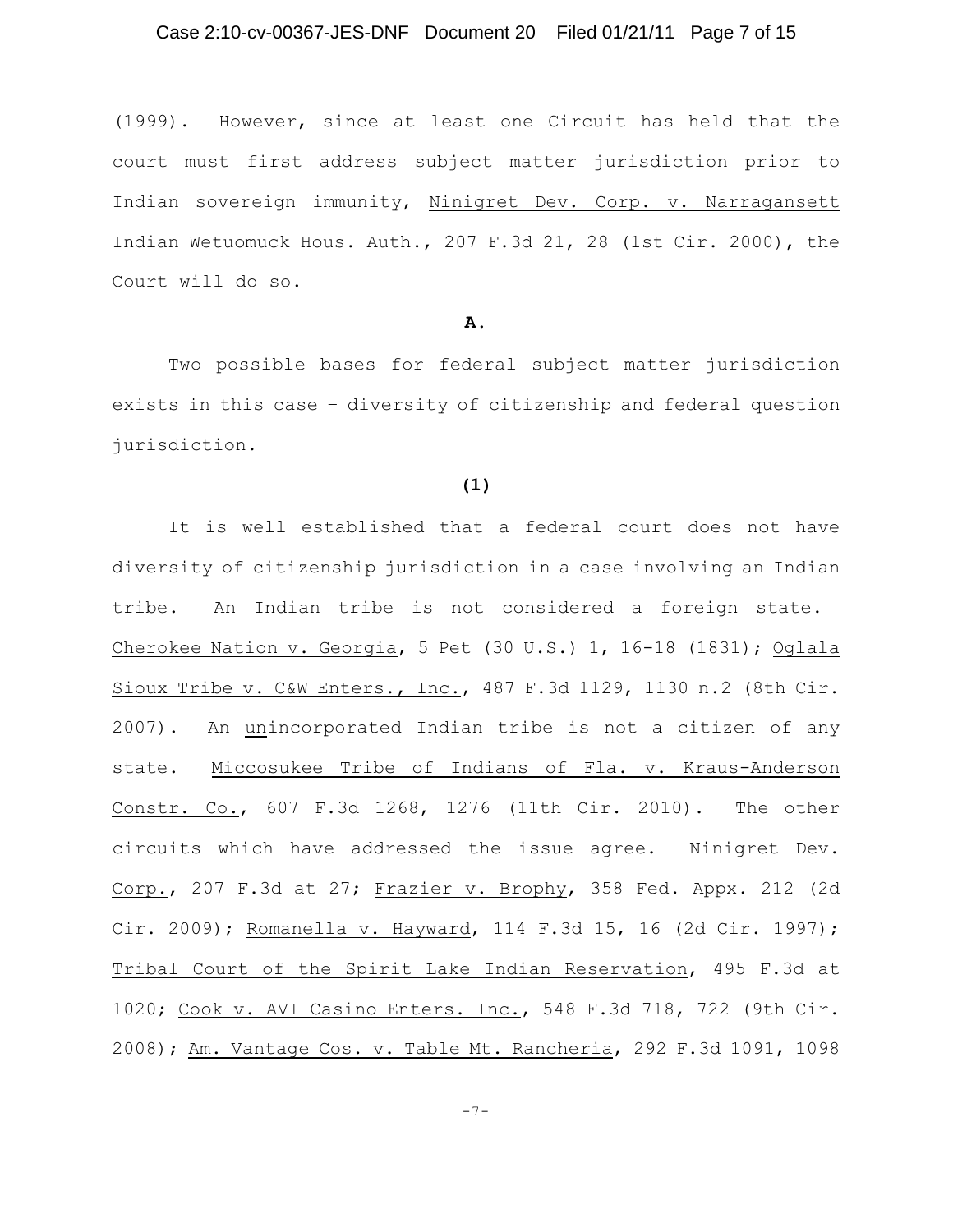# Case 2:10-cv-00367-JES-DNF Document 20 Filed 01/21/11 Page 8 of 15

(9th Cir. 2002); Gaines v. Ski Apache, 8 F.3d 726, 729 (10th Cir. 1993). Therefore, the presence of an Indian tribe as a party essentially a "stateless" entity - destroys diversity jurisdiction. See, e.g., Newman-Green, Inc. v. Alfonzo-Larrain, 490 U.S. 826, 829 (1989).

In this case, however, the defendant is not literally the Tribe in its traditional sovereign sense, but an incorporated "arm" of the Tribe. There are three ways an Indian tribe may incorporate: Under the federal statute, 25 U.S.C. § 477; under state law; and under tribal law. The Circuits have split on the issue of the impact of incorporation on diversity jurisdiction. In the Eighth Circuit, an incorporated agency or sub-entity of the tribe is considered part of the Indian tribe and is not a citizen of any state for diversity purposes. Tribal Court of the Spirit Lake Indian Reservation, 495 F.3d at 1021; Hagen v. Sisseton-Wahpeton Cmty. Coll., 205 F.3d 1040, 1043 (8th Cir. 2000). In the Ninth Circuit, "[a]n incorporated tribe, or an incorporated arm of a tribe, is like any other corporation, ordinarily a citizen of the state in which it resides." Table Mt. Rancheria, 292 F.3d at 1095 n.1 (citations omitted). The Tenth Circuit has stated that an Indian tribe's constitutional and corporate entities are separate and distinct, Ski Apache, 8 F.3d at 729; Ramey Constr. Co. v. Apache Tribe of Mescalero Reservation, 673 F.2d 315, 320 (10th Cir. 1982), and that a tribe incorporated under  $\frac{1}{9}$  477 "may be considered

-8-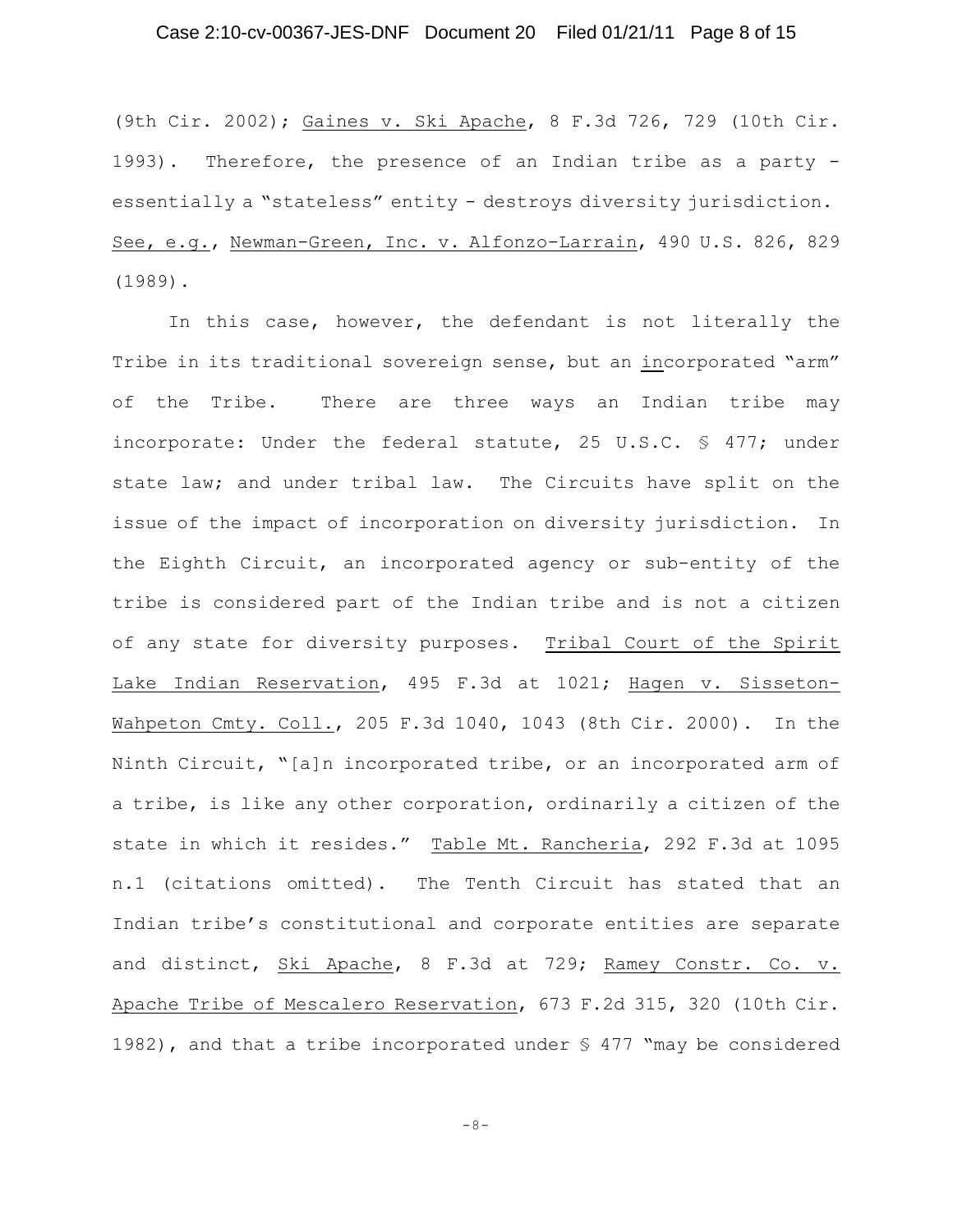# Case 2:10-cv-00367-JES-DNF Document 20 Filed 01/21/11 Page 9 of 15

a citizen of the state of its principal place of business for diversity jurisdiction purposes." Ski Apache, 8 F.3d at 729.

The Court's analysis is slightly different. As discussed above, STOFI is a federally chartered corporation, i.e. a "federal corporation." (Doc. #1-1, Art. III, §1.) As a general rule, a corporation chartered pursuant to federal law is not "a citizen of any state for diversity purposes and diversity jurisdiction would not exist unless the corporation's activities were sufficiently 'localized' in one state." Loyola Fed. Sav. Bank v. Fickling, 58 F.3d 603, 606 (11th Cir. 1995)(citations omitted).

Determining whether a federal corporation is localized for diversity purposes should not be simply a question as to whether that corporation's activities are exclusive to one state. Such an evaluation should involve a more expansive investigation into the corporation's business. A variety of factors are relevant to this inquiry, such as the corporation's principal place of business, the existence of branch offices outside the state, the amount of business transacted in different states, and any other data providing evidence that the corporation is local or national in nature.

Id. The allegations in the Complaint are insufficient to allow the Court to infer localized activities for diversity purposes. See Westcap Gov't Secs., Inc. v. Homestead Air Force Base Fed. Credit Union, 697 F.2d 911, 912 n.1 (11th Cir. 1983). Accordingly, plaintiff has failed to allege diversity as a basis for subject matter jurisdiction.

#### **(2)**

Plaintiff has also failed to allege federal question as a basis for subject matter jurisdiction. While the Complaint refers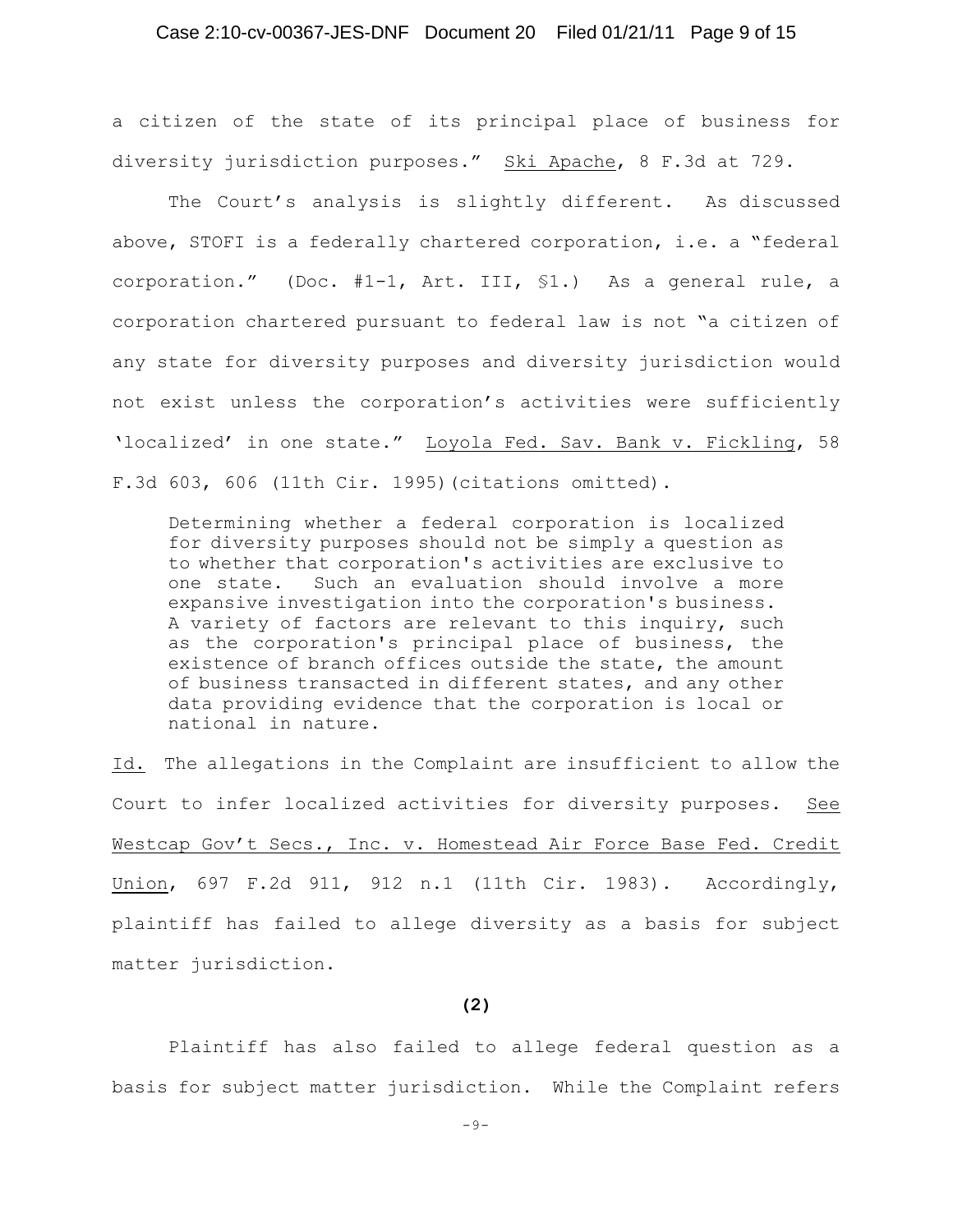# Case 2:10-cv-00367-JES-DNF Document 20 Filed 01/21/11 Page 10 of 15

to defendant as "a corporation authorized under the Indian Reorganization Act, 25 U.S.C.  $\frac{1}{2}$  477," (Doc. #1, 17), it does not specifically rely upon federal question jurisdiction under § 1331. At one point in time, being a federally chartered corporation was sufficient to assert federal question jurisdiction. Pac. R.R. Removal Cases, 115 U.S. 1 (1885); Osborn v. Bank of United States, 22 U.S. 738 (1824). However, 28 U.S.C. § 1349 precludes federal jurisdiction unless the United States owns more than one-half of the capital stock of such a federal corporation. There is no such assertion in this case, and the Amended Charter indicates the corporation is a membership corporation, not a stock corporation.<sup>5</sup> Additionally, a federal court does not have subject matter jurisdiction under the federal question statute simply "because an Indian tribe is a party or the case involves a contract with an Indian tribe." Miccosukee Tribe, 607 F.3d at 1273 (citation omitted). See also Tribal Court of the Spirit Lake Indian Reservation, 495 F.3d at 1021; Stock West, Inc. v. Confederated Tribes of Colville Reservation, 873 F.2d 1221, 1225-26 (9th Cir. 1989). Finally, even if there was a basis for federal question jurisdiction, plaintiff would have to exhaust available remedies in the tribal court system before pursuing relief in federal court. National Farmers Union Ins. Cos. v. Crow Tribe of Indians, 471 U.S.

 $528$  U.S.C.  $$$  1362 is not applicable because the civil action was not brought "by" an Indian tribe or band. The parties cite no other specific jurisdictional statute applicable to the Seminole Tribe of Florida, e.g., 25 U.S.C. §1725(d)(1).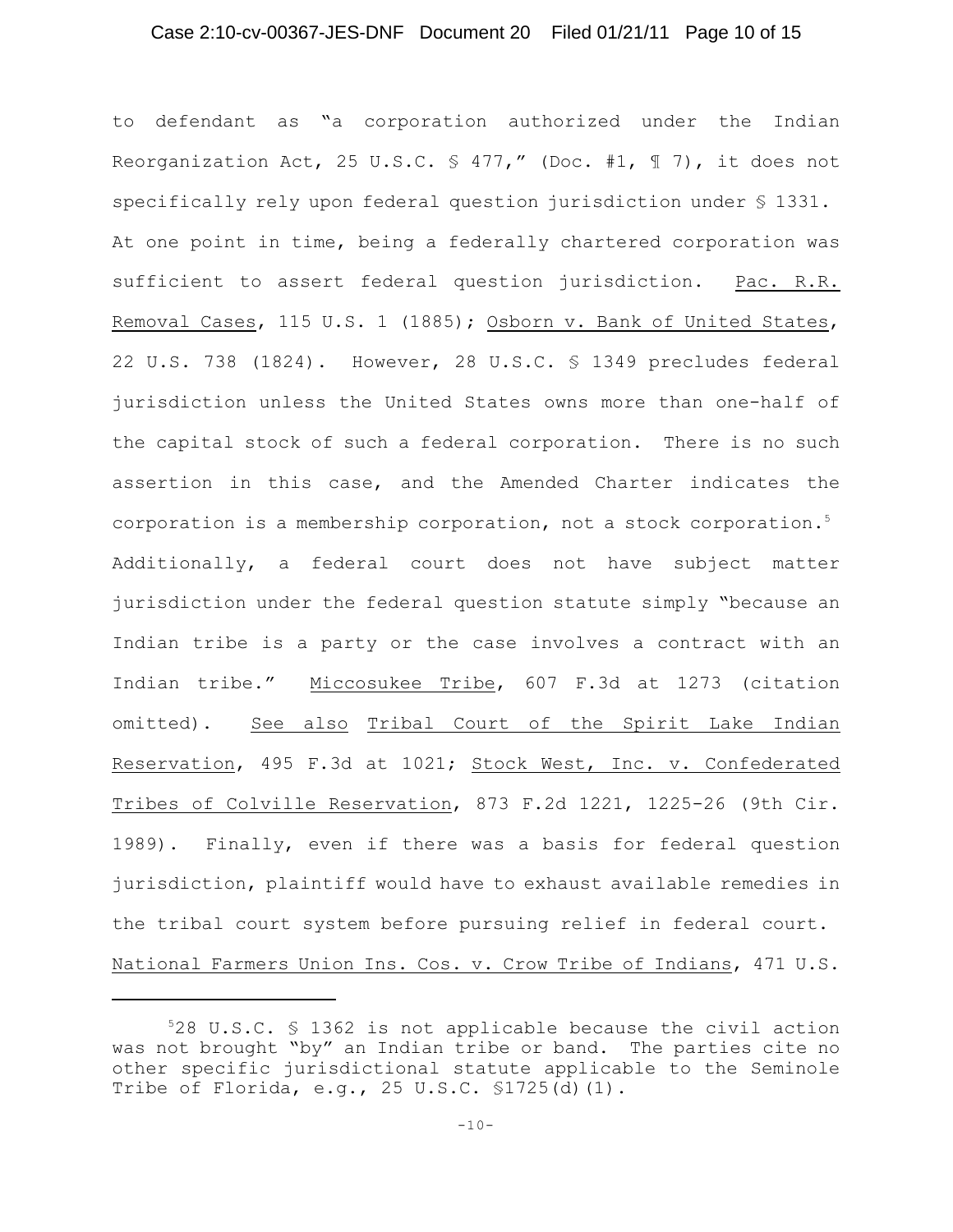845, 855-56 (1985); Tribal Court of the Spirit Lake Indian Reservation, 495 F.3d at 1021-23.

In short, the Court concludes that the Complaint does not adequately allege subject matter jurisdiction. Although the Court would normally allow leave to amend, the Court proceeds to determine whether the Indian sovereign immunity issue renders amendment futile.

# **B.**

The sovereign immunity principles applicable to an American Indian tribe are well settled. United States v. Kagama, 118 U.S. 375, 382 (1886); Santa Clara Pueblo v. Martinez, 436 U.S. 49, 58 (1978); Kiowa Tribe v. Mfg. Techs., Inc., 523 U.S. 751, 754-55 (1998). An Indian tribe has the common-law immunity from suit traditionally enjoyed by sovereign powers regardless of the relief sought, including money damages or equitable relief. Freemanville Water Sys. v. Poarch Band of Creek Indians, 563 F.3d 1205, 1207-08 (11th Cir. 2009)(citations omitted). Congress has the power to abrogate such immunity, but may only do so expressly and with clear and unequivocal language; any ambiguity as to intent must be resolved in favor of the tribe. Freemanville Water Sys., 563 F.3d at 1208. Additionally, a tribe may waive its sovereign immunity, Kiowa Tribe, 523 U.S. at 754 (citing Three Affiliated Tribes of Ft. Berthold Reservation v. Wold Engineering, 476 U.S. 877, 890 (1986)), but such a waiver of sovereign immunity "cannot be implied but must be unequivocally expressed." Santa Clara Pueblo, 436 U.S.

-11-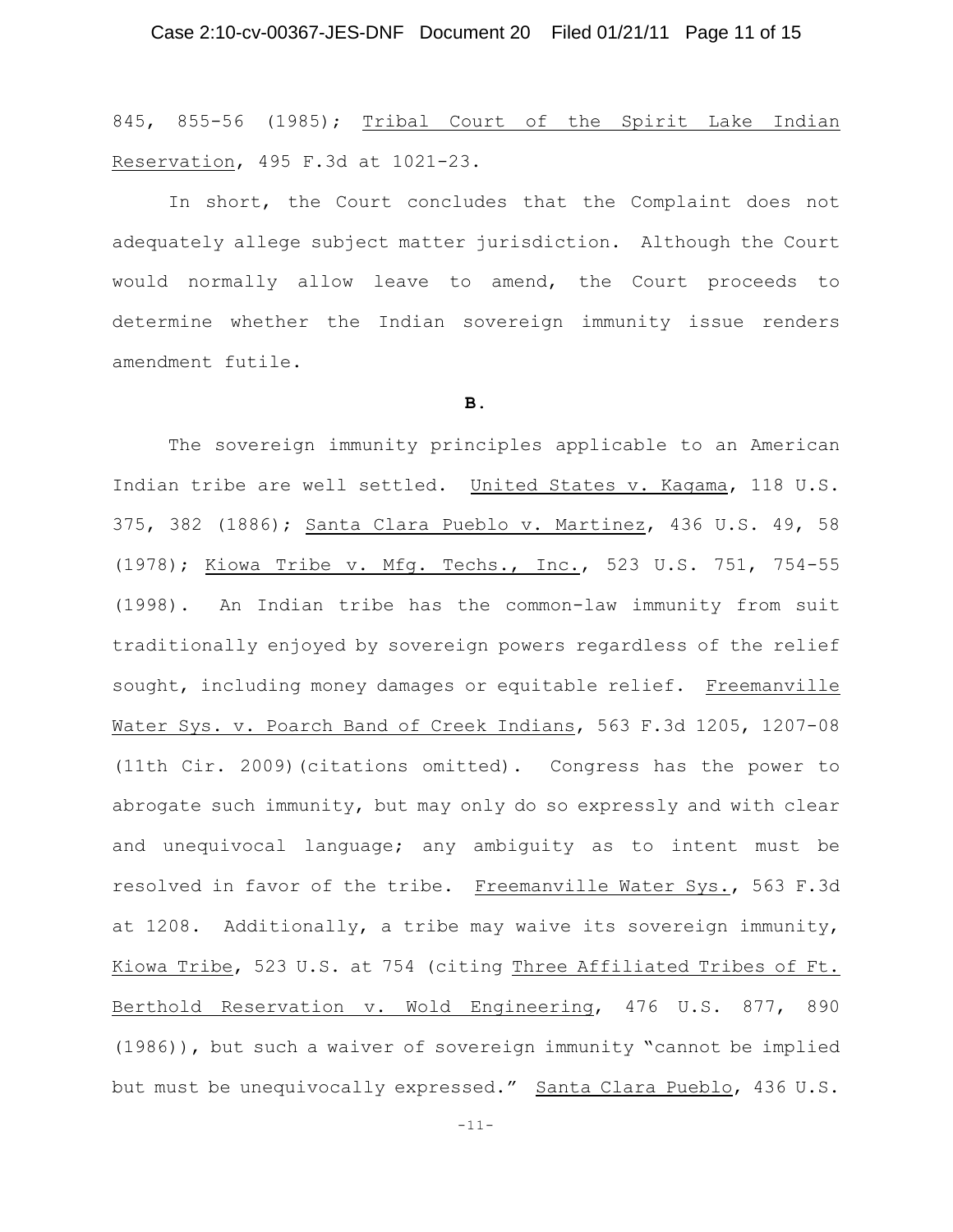# Case 2:10-cv-00367-JES-DNF Document 20 Filed 01/21/11 Page 12 of 15

at 58 (quoting United States v. Testan, 424 U.S. 392, 399 (1976))(internal quotations omitted). Thus, "[a]s a matter of federal law, an Indian tribe is subject to suit only where Congress has authorized the suit or the tribe has waived its immunity." Sanderlin v. Seminole Tribe, 243 F.3d 1282, 1285 (11th Cir. 2001), quoting Kiowa Tribe, 523 U.S. at 754. See also Tamiami Partners Ltd. v. Miccosukee Tribe of Indians, 63 F.3d 1030, 1048 (11th Cir. 1995).

Under these principles, it is clear that the Tribe would be immune in this case. Plaintiff argues that these legal principles are simply not applicable because it has sued the Seminole Tribe of Florida, Inc., not the Seminole Tribe of Florida. Thus, the specific issue raised is whether the defendant, a federally chartered corporation formed pursuant to Section 17 of the Indian Reorganization Act of 1934, 25 U.S.C. § 477, is entitled to sovereign immunity under the facts of this case. For the reasons set forth below, the Court concludes that the corporation is entitled to such immunity.

First, it is clear from Maryland Casualty that the Tribe did not lose its sovereign immunity simply by being incorporated pursuant to § 477. Id. at 520-22. See also Memphis Biofuels, LLC v. Chickasaw Nation Indus., Inc., 585 F.3d 917, 921 (6th Cir. 2009)("Because the language of Section 17 does not explicitly waive sovereign immunity, we conclude that it should not be interpreted to do so impliedly...."); Table Mountain Rancheria, 292 F.3d at

-12-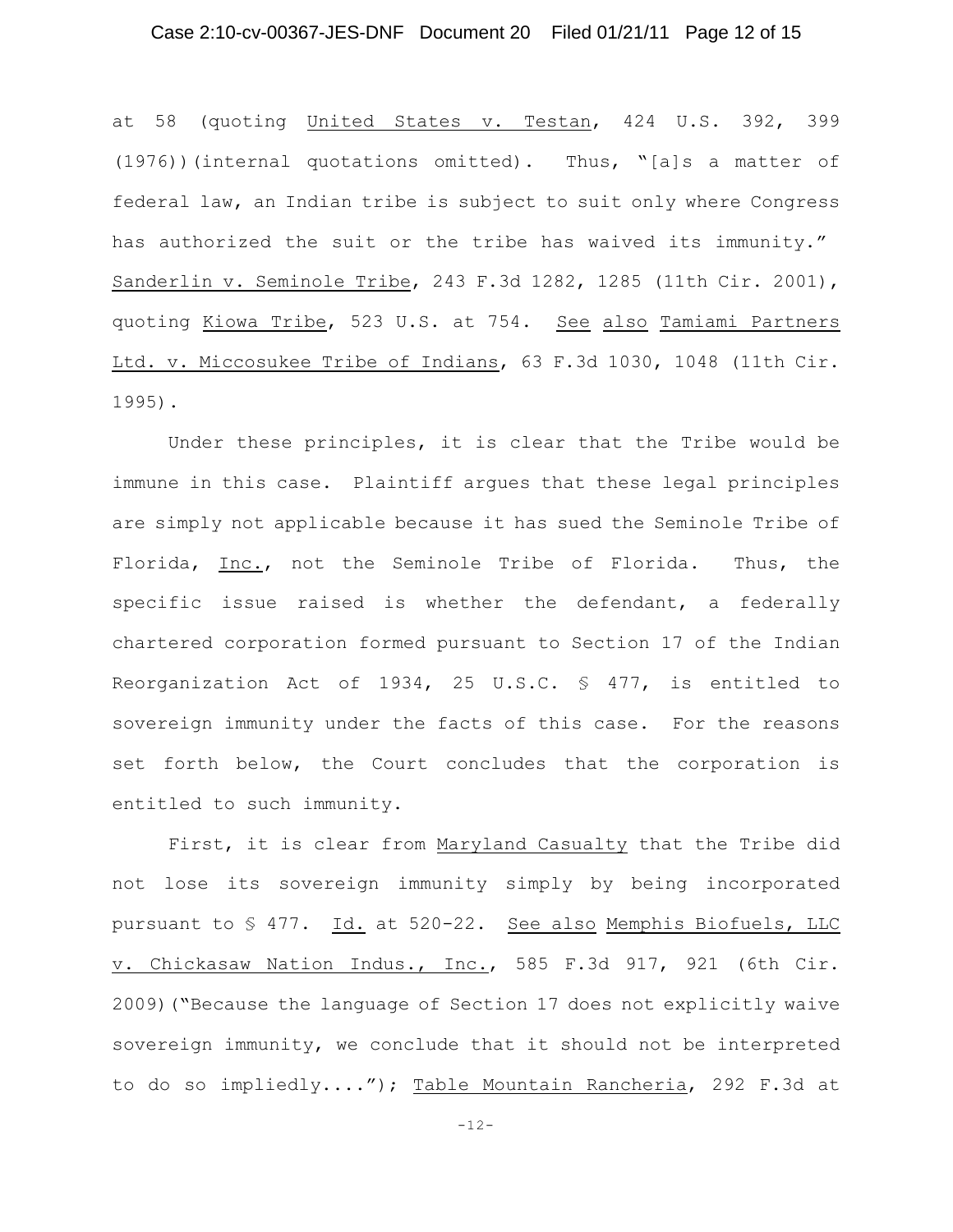# Case 2:10-cv-00367-JES-DNF Document 20 Filed 01/21/11 Page 13 of 15

1099 ("A tribe that elects to incorporate does not automatically waive its tribal sovereign immunity by doing so."). Congress knew how to abrogate sovereign immunity if that was its intent. See, e.g., 25 U.S.C. § 450f(c)(3)("Any policy of insurance obtained or provided. . . pursuant to this subsection shall contain a provision that . . . shall waive any . . . defense [relying on] sovereign immunity of an Indian tribe from suit . . . . "); 25 U.S.C.  $\frac{1}{5}$ 2710(d)(7)(A)("The United States district courts shall have jurisdiction over . . . any cause of action initiated by a State . . . to enjoin a class III gaming activity  $\ldots$  . . ."); see also Kiowa Tribe, 523 U.S. at 758-59.

Second, a charter itself may abrogate the tribe's sovereign immunity, but in this case the charter did not do so. As in Maryland Casualty, the Court looks to the language of the charter, in this case the Amended Charter, to see if sovereign immunity has been abrogated. 361 F.2d at 520-22. Article VI, section 9 of STOFI's corporate charter, as amended in 2002, states that the corporation shall have the following power:

To waive its sovereign immunity from suit, but only if expressly stated by contract that such is the case and that such waiver shall not be deemed a consent by the said corporation or the United States to the levy of any judgment, lien, or attachment upon the property of the Seminole Tribe of Florida, Inc., other than income or chattels especially pledged or assigned pursuant to such contract.

(Doc. #7-1, p. 5.) Thus, the Amended Charter both presumed that the corporation had sovereign immunity and allowed the

 $-13-$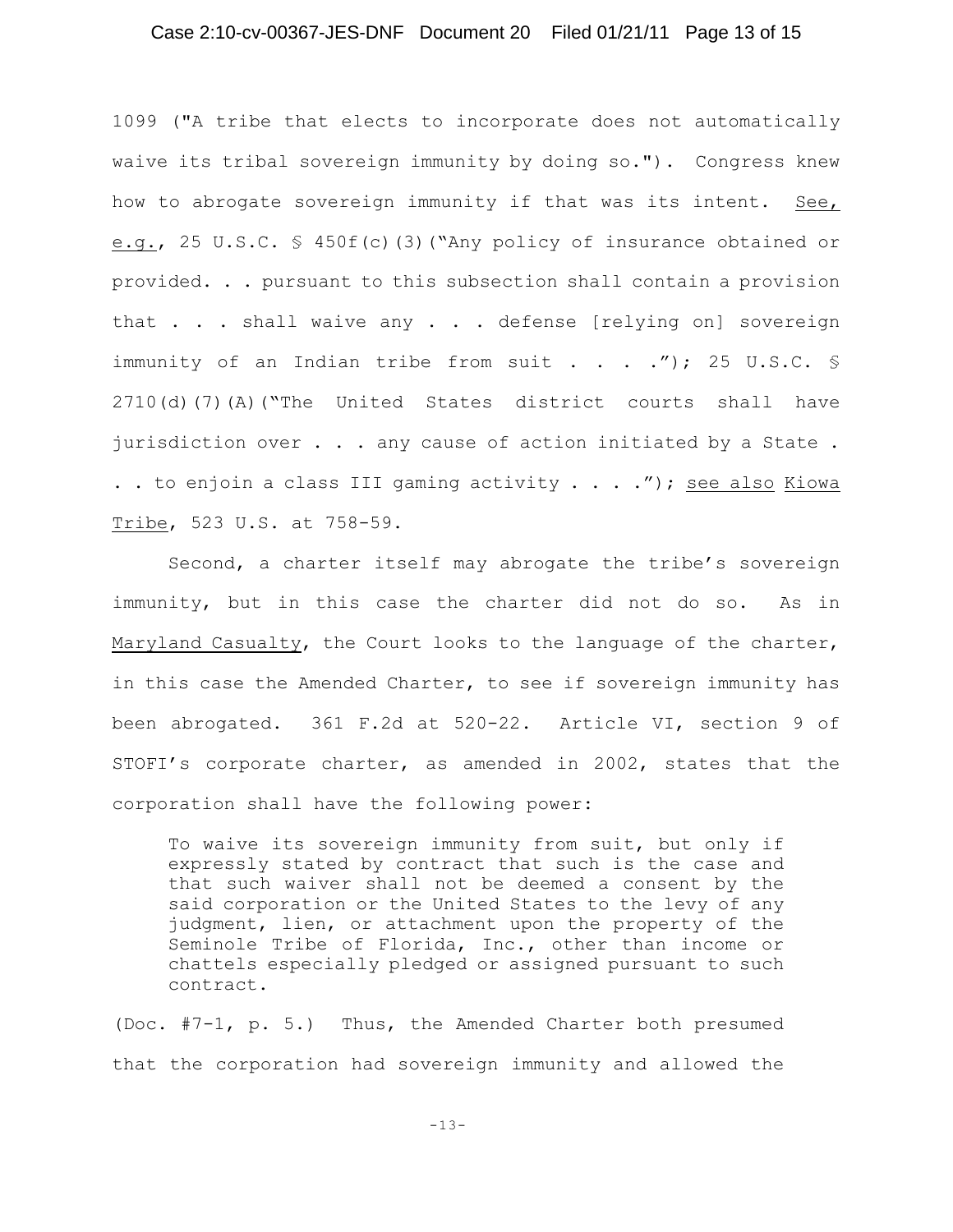# Case 2:10-cv-00367-JES-DNF Document 20 Filed 01/21/11 Page 14 of 15

corporation to waive sovereign immunity, but did not itself constitute such a waiver or consent.

Third, a tribal corporation may also expressly waive immunity by agreement. Tamiami Partners, 63 F.3d at 1048; Memphis Biofuels, 585 F.3d at 921. Here, the LOI does not contain an express waiver of sovereign immunity. $6$  Plaintiff has not cited to any other document which includes such a waiver.

Finally, case law has extended Indian sovereign immunity to entities other than the literal "tribe." Taylor v. Alabama Intertribal Counsel Title IV J.T.P.A., 261 F.3d 1032, 1036 (11th Cir. 2001)(applying Indian sovereign immunity to intertribal consortium). As recently summarized,

Tribal sovereign immunity may extend to subdivisions of a tribe, including those engaged in economic activities, provided that the relationship between the tribe and the entity is sufficiently close to properly permit the entity to share in the tribe's immunity. The broad interpretation of tribal sovereign immunity can trace its origins to Congress' desire to promote the goal of Indian self-government, including its "overriding goal" of encouraging tribal self-sufficiency and economic development, as well as to Executive Branch policies, and judicial opinions. As the Ninth Circuit has noted, immunity for subordinate economic entities directly protects the sovereign Tribe's treasury, which is one of the historic purposes of sovereign immunity in general.

 $6$  While the parties contemplated entering into a final lease agreement, one was never executed.